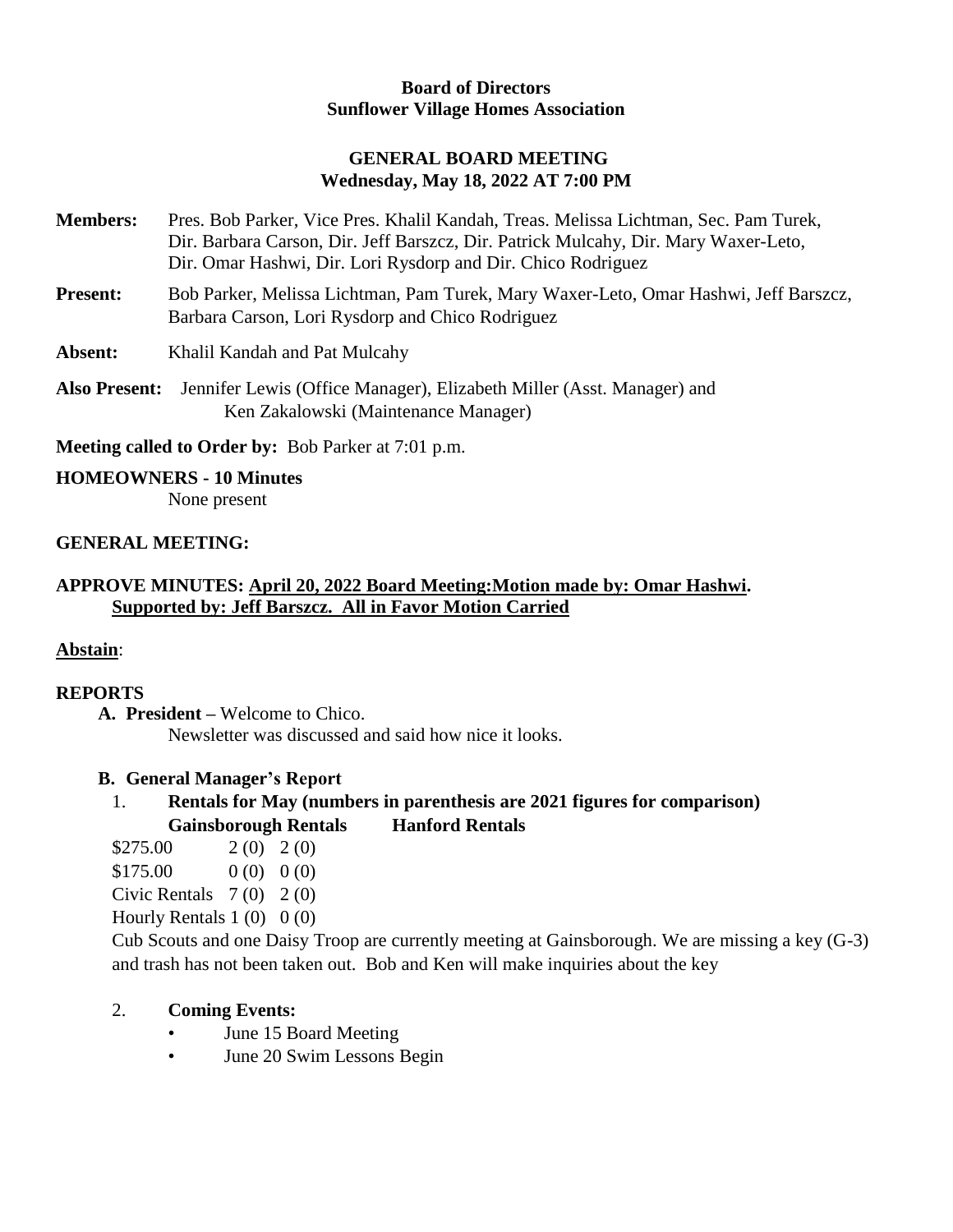#### 3. **Dues**

| <b>2022 Dues</b>                  | 2021 Dues              |
|-----------------------------------|------------------------|
| 1630 Homeowner's PAID (96.8%)     | 1631(96.9%)            |
| 11 Payment Plans                  | 12 Payment Plans       |
| 2 Liens                           | 7 Liens                |
| 6 Lien Warning Letters $(6/7)$ if | 5 Lien Warning Letters |
| unpaid)                           |                        |

Final late fee added 5/1. Notices mailed 5/1.

#### 4. Pools

- Lifeguard orientation
- Swim lessons
- Pool clean-up
- Recertification & In Service dates

5. Newsletters should have hit resident's homes by 5/13. It was posted on the website 5/10, along with a delay notice on our Facebook page with the website link.

## **C. Maintenance Manager - Ken Zakalowski**

American Sprinkler came out on 4-20 to start up **both clubhouses** lawn sprinkler systems. They replaced some broken rotors and stationary spray heads. They also determined where the valve boxes are for two zones that are not working. They will be back out on 5-27 to replace the bad valves.

Horton Plumbing came out to test all backflow preventers at **both clubhouses** per township requirements.

Clearwater Pools opened all the pools on 5-4-22, pools are in pretty good shape, chemical balancing for the pools is ongoing. Wayne is vacuuming daily.

Take pool water samples from **all pools** to Leslie's Pool for analysis, purchased required chemicals to balance pools.

Concrete leveling has been completed around the main pools and deck areas. We still need to have many slabs of concrete replaced. We will look at the fall for replacement of same as finding contractors to work on small projects is difficult.

Work on the basement wall at **Gainsborough.** Replace damp and rotten wood behind the drywall. Cleaned moldy areas with bleach/water mixture, put out fans to dry the area completely. Install new rigid insulation and re-drywalled area, mudding and sanding the same.

Hartford & Ratliff Co. was out to service both pool heaters, all safeties were tested, and heaters were put in operation to heat the pools.

Plugged to rod holes under stairs at **Gainsborough clubhouse** that were leaking during rainstorms. Ordered TRX swell plugs, installed same and sealed with hydraulic cement.

Deliver newsletters to area reps.

## **Monthly preventive maintenance completed**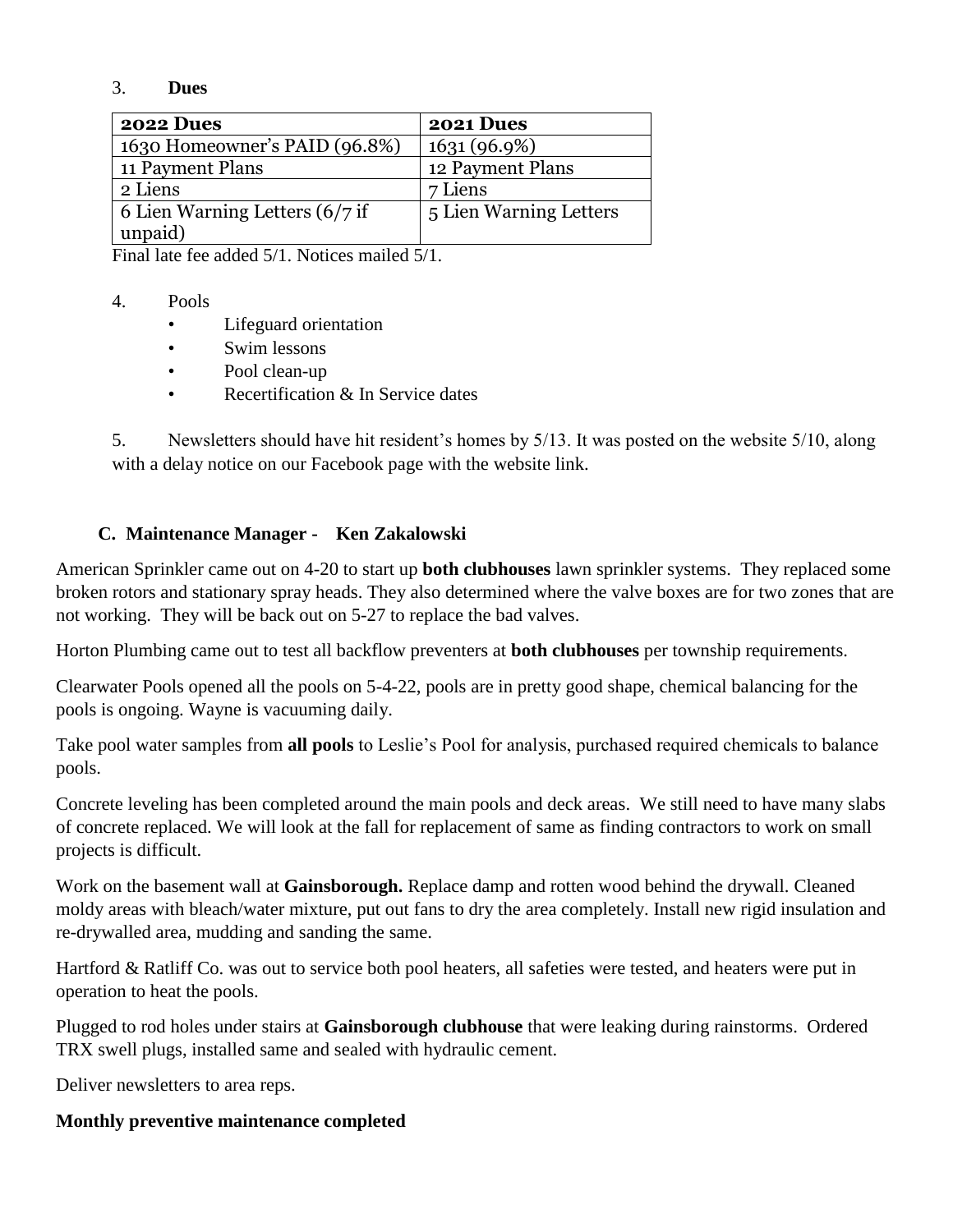## **D. Treasurer** – **Motion to approve Treasurer Report made by: Barbara Carson and Supported by Omar Hashwi . All in Favor : Motion Carried**

**Please see report on back page.**

**E.** Newsletter – Advertisements needed.

## **COMMITTEE REPORTS -**

- A. **Communications Committee –** Events and Information more is being added. Facebook is working well with likes and shares. Committee will work on Newsletter with office.
- **B. Social Committee –** Need a form letter from resident to place signage on property advertising Garage sale. Garage Sale went well. Picnic meeting: May 25, 2022. Thank You banner.
- **C. Common Grounds Committee-** Omar to co-chair. Looking good for now.
- D. **Roads Committee –** Moving forward with Township. Some work to start end of May, first week of June.
- **E. Finance Committee-** Will try to make them quarterly.

## **NEW BUSINESS –**

**Pom Team rental** – Questions to be asked before vote.

**Resident asking** about children crossing Hanford for school it is a safety factor. The Township and school will be questioned about crossing guards and speed bumps. A question about bike lanes was also asked, where to put them.

# **Rental Agreements- Motion made by: Melissa Lichtman to deposit the security deposits from Civic rentals at time of reserving clubhouse. Supported by Chico Rodriguez. All in Favor: Motion Carried.**

**ADJOURN: Meeting adjourned 9:07 p.m. Motion made by: Barbara Carson. Supported by: Omar Hashwi. All in Favor: Motion Carried**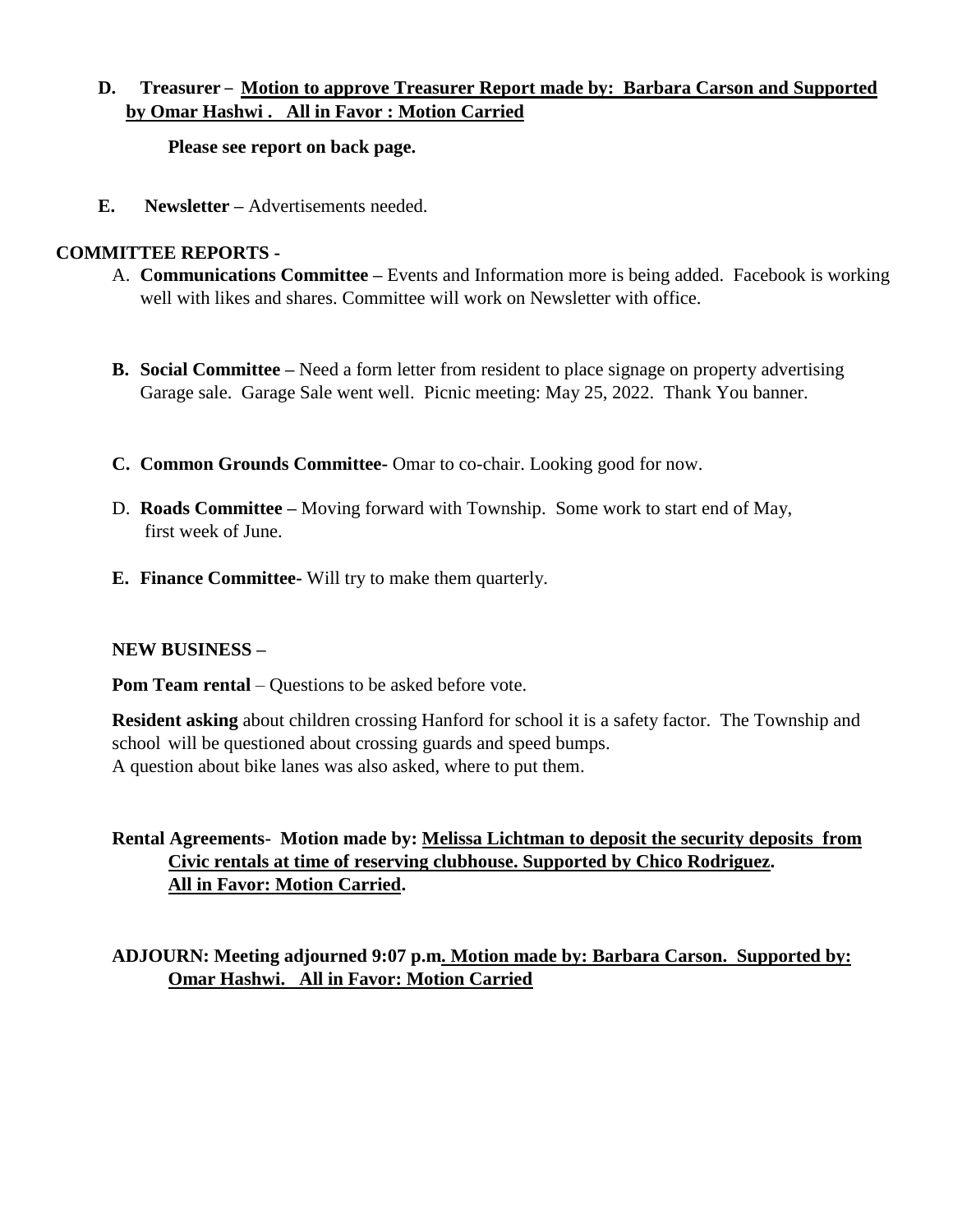|                               | 22            | 01/22                    | 02/22                        | 03/22                    | 04/22                        | <b>YTD</b>    |
|-------------------------------|---------------|--------------------------|------------------------------|--------------------------|------------------------------|---------------|
| <b>INCOME</b>                 | <b>BUDGET</b> | <b>ACT</b>               | <b>ACT</b>                   | <b>ACT</b>               | <b>ACT</b>                   | <b>TOTALS</b> |
| Dues                          | 546,975       | 196,976                  | 135,940                      | 186,970                  | 14,264                       | 534,149       |
| <b>Clubhouse Rentals</b>      | 28,500        | 800                      | 1,625                        | 3,750                    | 2,885                        | 9,060         |
|                               |               |                          |                              |                          |                              |               |
| Events                        | 100           | $\overline{\phantom{a}}$ | -                            | $\overline{\phantom{a}}$ | $\qquad \qquad \blacksquare$ |               |
| Pools                         | 12,500        | $\overline{\phantom{a}}$ | $\overline{\phantom{0}}$     | $\qquad \qquad -$        | $\overline{\phantom{m}}$     |               |
| <b>Newsletter Advertising</b> | 1,800         | $\overline{\phantom{a}}$ | $\qquad \qquad -$            | $\overline{\phantom{a}}$ | 540                          | 540           |
| Other Income                  | 8,000         | $\blacksquare$           | $\qquad \qquad -$            | 3,335                    | 2,310                        | 5,645         |
| Payment Plan Fee              | 200           | $\overline{\phantom{a}}$ | $\overline{\phantom{a}}$     | 60                       | 12                           | 72            |
|                               |               |                          |                              |                          |                              |               |
| <b>Reimbursed Legal Fees</b>  | 10,800        | $\overline{\phantom{a}}$ | $\qquad \qquad \blacksquare$ | 2,776                    | $\overline{\phantom{a}}$     | 2,776         |
| <b>TOTAL INCOME</b>           | 608,875       | 197,776                  | 137,565                      | 196,891                  | 20,011                       | 552,242       |
|                               |               |                          |                              |                          |                              |               |
|                               | 22            | 01/22                    | 02/22                        | 03/22                    | 04/22                        | <b>YTD</b>    |
| <b>EXPENSES</b>               | <b>BUDGET</b> | <b>ACT</b>               | <b>ACT</b>                   | <b>ACT</b>               | <b>ACT</b>                   | <b>TOTALS</b> |
| Events                        | 10,000        | 150                      | $\overline{\phantom{a}}$     | $\overline{\phantom{a}}$ | $\qquad \qquad -$            | 150           |
| Newsletter                    | 5,000         | 736                      | $\qquad \qquad -$            | 736                      | $\qquad \qquad -$            | 1,472         |
| <b>Office Operations</b>      | 14,000        | 1,495                    | 715                          | 1,147                    | 856                          | 4,212         |
| <b>Clubhouse Operations</b>   | 12,000        | 917                      | 697                          | 697                      | 697                          | 3,009         |
| Club Equipment                | 500           |                          |                              |                          | $\overline{\phantom{a}}$     |               |
|                               |               |                          |                              |                          |                              |               |
| Repair & Maintenance          | 14,000        | 1,331                    | 424                          | 2,539                    | 3,451                        | 7,745         |
| Tools                         | 1,000         | $\overline{\phantom{a}}$ | ۳                            | $\overline{\phantom{a}}$ | $\overline{\phantom{a}}$     |               |
| Utilities                     | 27,500        | 1,277                    | 1,310                        | 1,064                    | 1,056                        | 4,707         |
| Commons Area                  | 80,000        | $\overline{\phantom{a}}$ | 255                          | 253                      | 17,719                       | 18,227        |
| Snow Removal                  | 55,000        | 1,030                    | 4,659                        | 25,974                   | 1,788                        | 33,450        |
| Pool Operations               | 9,000         | $\overline{\phantom{a}}$ | $\qquad \qquad -$            | $\overline{\phantom{a}}$ | 1,645                        | 1,645         |
|                               | 6,000         |                          |                              |                          |                              |               |
| Pool Maintenance              |               | $\overline{\phantom{a}}$ | $\overline{\phantom{a}}$     | $\overline{\phantom{a}}$ | $\overline{\phantom{a}}$     |               |
| Pool Equipment                | 1,000         | $\overline{\phantom{a}}$ | $\qquad \qquad \blacksquare$ | $\overline{\phantom{a}}$ | 6                            | 6             |
| Pool Chemicals                | 11,000        | $\overline{\phantom{a}}$ |                              |                          | $\overline{\phantom{a}}$     |               |